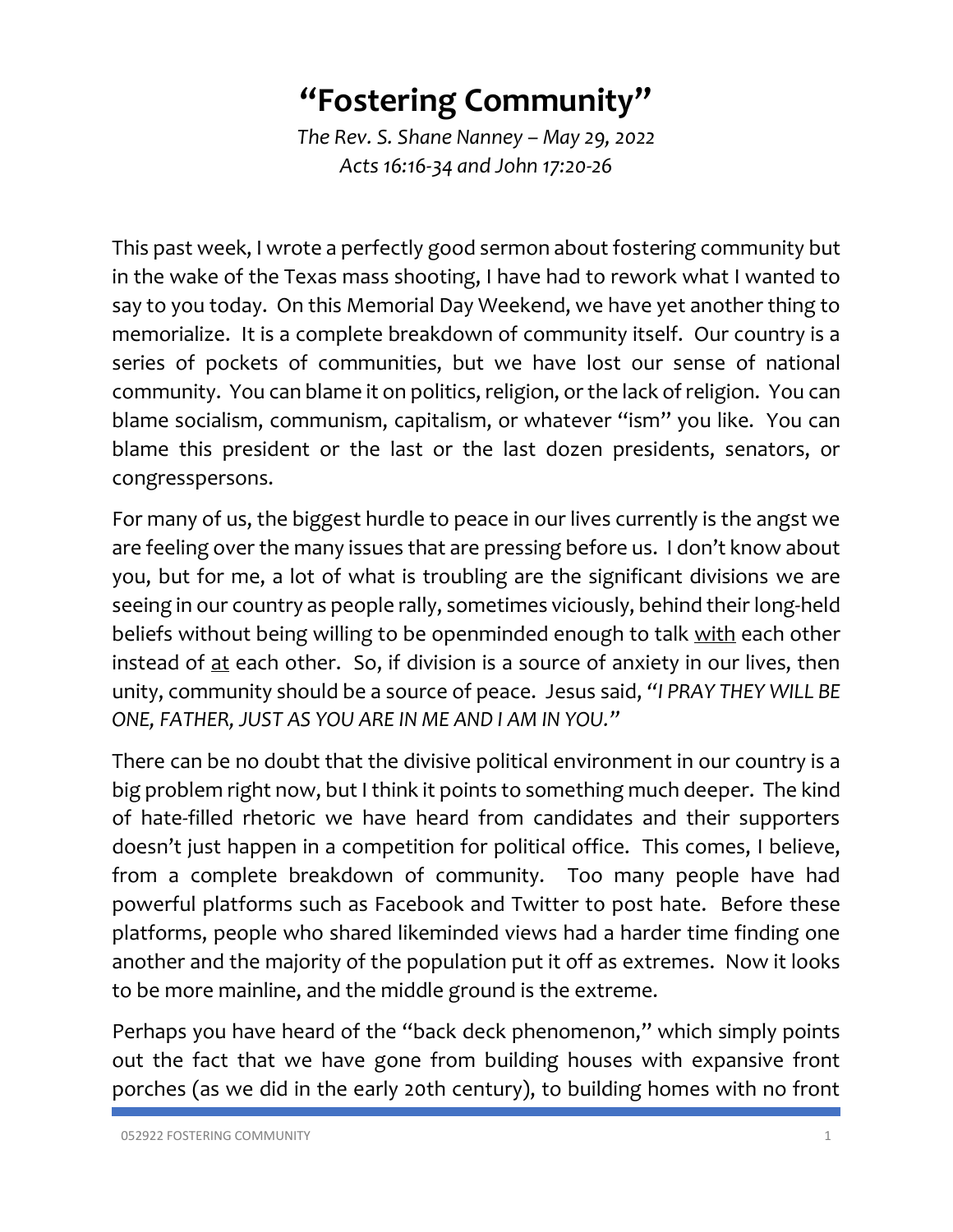porches, but with back decks surrounded by privacy fences. We can all tell stories about remembering a time when we knew all our neighbors and interacted with them, their dogs, and their children on a regular basis. But such familiarity is gone, and in its place has arisen suspicion.

I wish I knew WHY community has broken down. But I don't know that we have any good answers. We can speculate—maybe it's because crime rates have risen. Or maybe it's because having the latest breaking news right at our fingertips has made us more aware of the bad things happening in the world and in our communities. Perhaps the problem is that TV, computers, and other electronic devices have caused us to turn more inward. I don't know. But the simple fact of the matter is that disconnecting from one another has also made our lives more worried and anxious.

Just think about those times in your life when you really felt like you were part of a tight-knit community. For me, it was my college years. There was a group of six or eight of us. We first connected on orientation day, when we were sitting out on the lawn eating some lunch. We took classes together, we spent our weekends together, we helped each other study, we laughed together, we cried together, we got mad at each other and confessed our sins to one another. I miss those day-to-day interactions with those folks so much, but here's the thing; I know that was true community because what we shared was more than just friendship; it was sacred; it was holy.

And that's why fostering community in our lives is so important when it comes to experiencing peace. Community is special, it's sacred, it's a way that we connect more deeply not just with one another, but with God. Really, this is why Christ prayed for the unity of believers. The kind of unity that Christ had in mind is one of mutual dependence and trust. What if we looked at every relationship we have as one that connects us more fully with God? How much more would we seek out community? How much more would we work toward building healthy relationships in our lives?

Community matters because community helps us experience God; community helps us connect with God's peace. Whether in relationships with spouse and family, or friends and neighbors, each of us can look at certain times in our lives when our connections with other people were nothing less than life-giving; and sacred. We know how important this is. We feel the loneliness and emptiness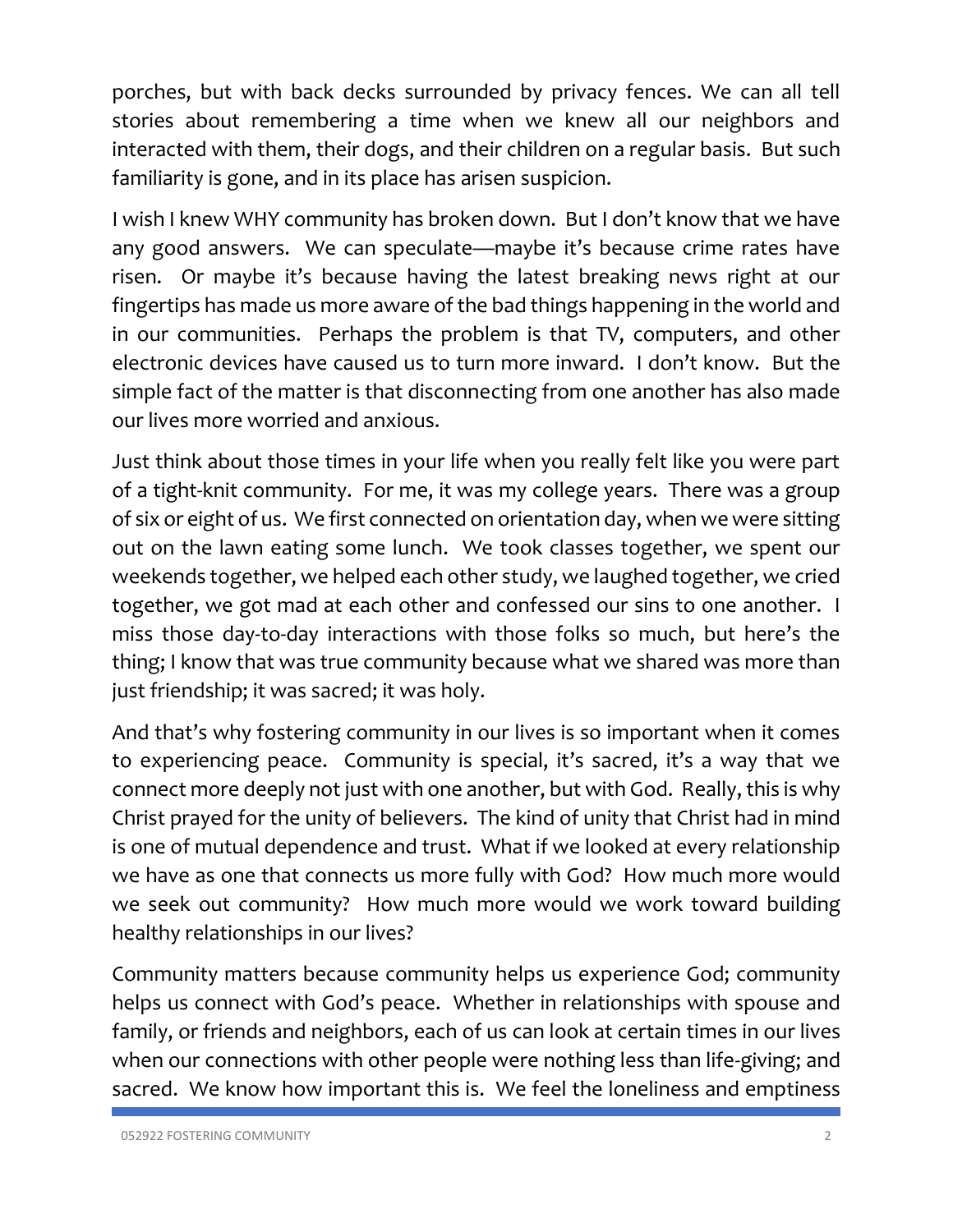when we move, or life-circumstances cause us to lose such friendships. We should be doing everything we can to build community; not just in our own lives, but also in the world around us.

Certainly, this is no easy task. I guess there have always been challenges to developing the sort of relationships that build strong communities, but it seems that at this point in history there are more roadblocks than ever. The "back deck" phenomenon and the rise of technology mean that we are interacting face-to-face with people less and less.

I have also noticed that the use of technology and social media seem to enable a kind of hostile rhetoric that didn't exist before. In other words, it's a lot easier for us to say something mean to someone from behind a computer screen than it is to say that same thing to their face. And so, we log in to our computers and we just start attacking, criticizing, and tearing down everyone who doesn't agree with us. Then, because we get so used to doing that on social media, and we watch it all the time on the news media, it becomes a lot easier to get out in the world and do the same thing there to strangers and people who don't look like us, which brings us to this place where we are now, seemingly only interacting with one another in hurtful ways. We become numb to it, so when something big like a school shooting occurs, we are no longer outraged, we are just numb.

- We settle for thoughts and prayers instead of real change.
- We have stopped demanding that our political leaders represent us instead of corporations.
- We stop expecting that our lives have the value that some want to place on a fetus that cannot live outside the womb.
- But let us also call it for what it is, pro-birth and not really pro-life.
- If it was pro-life, then we would have safer schools.
- We would have those who love children more than guns.
- We would put some restrictions on who can own guns and really question does the average person need assault-style weapons and body armor?
- We would have better mental health resources for those who need it.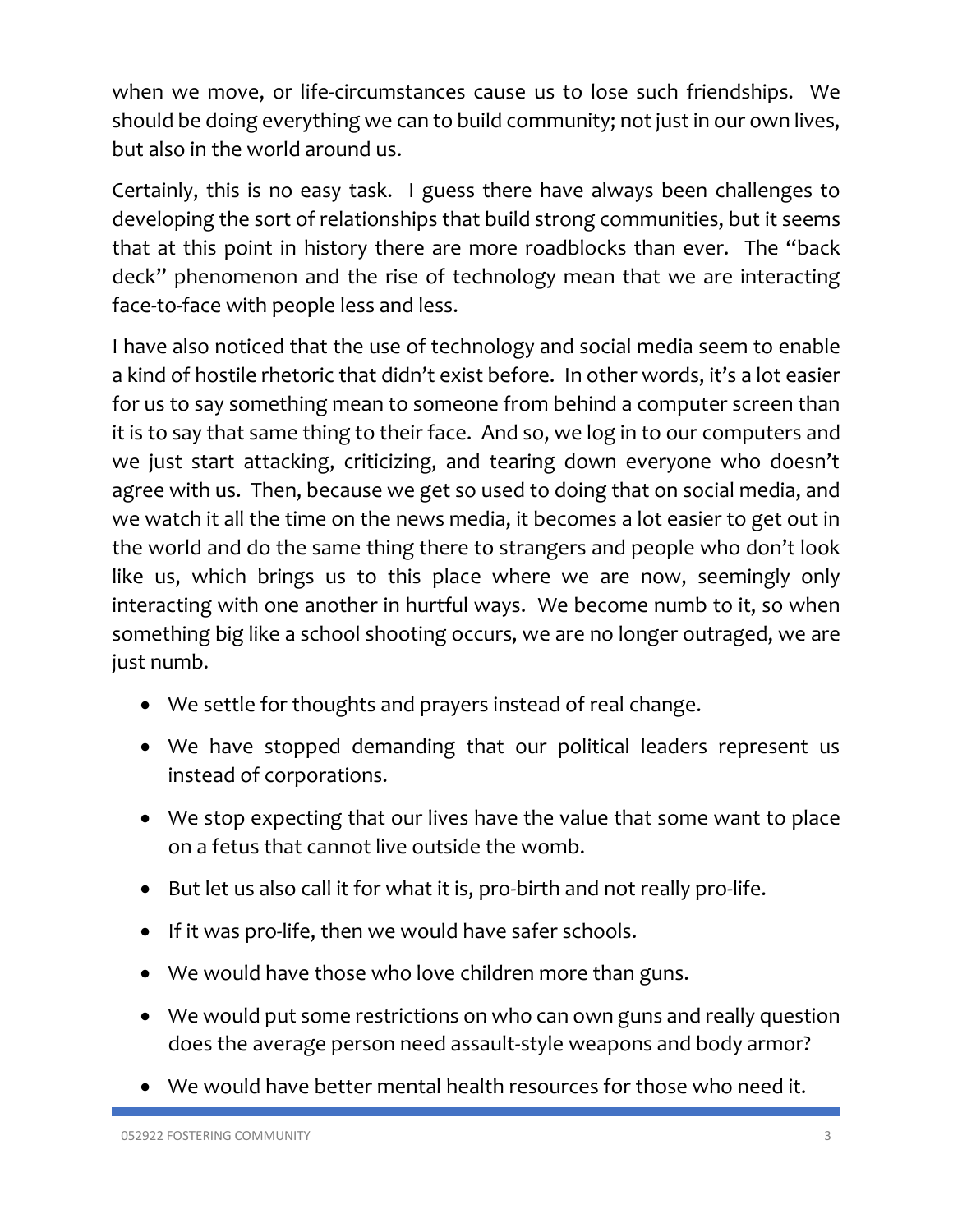- We would no longer have food deserts, homeless and hungry people, and hate crimes.
- We would start seeing each other for what we really are, children of God.

To fix what is broken, we need to look at society as a system. No one answer is going to fix it. It is not either/or, but rather a yes/and type of solution that we need. Banning all guns is not the answer.

- Restrictions yes.
- Mental health funding, yes.
- Anti-bullying programs, yes.
- Corporations out of politics, yes.
- Look for anti-social signs in people, yes.
- People taking responsibility for their own actions, yes.
- But we too need to take responsibility on how we treat people and be willing to listen and respond when others are acting out of the norm.
- We must get away from the code of silence.

I honestly, truly, believe that the reason there is so much anxiety in the world right now is because there is so much hate. And we have allowed ourselves to get caught up in it; every single one of us. We don't easily and readily forgive; instead, we hold grudges and harbor resentment. We approach people with fear and suspicion rather than friendliness and generosity. We get caught up in the name calling and mudslinging—even if it's behind closed doors, it's still a hate-filled mindset that contributes to the wider problem. And here's the thing, we are all a part of this system that is undermining our unity in Christ and tearing apart our communities.

As Christians, we must begin to model something different. Jesus says, *"I'VE MADE YOUR NAME KNOWN TO THEM AND WILL CONTINUE TO MAKE IT KNOWN SO THAT YOUR LOVE FOR ME WILL BE IN THEM, AND I MYSELF WILL BE IN THEM."* Love is central to who we are as Christians. It was because of God's love for us that God gave us *"HIS ONLY BEGOTTEN SON."* And now Christ prays that this same love will be in each of us. But here's the thing: not only should Christ's love be